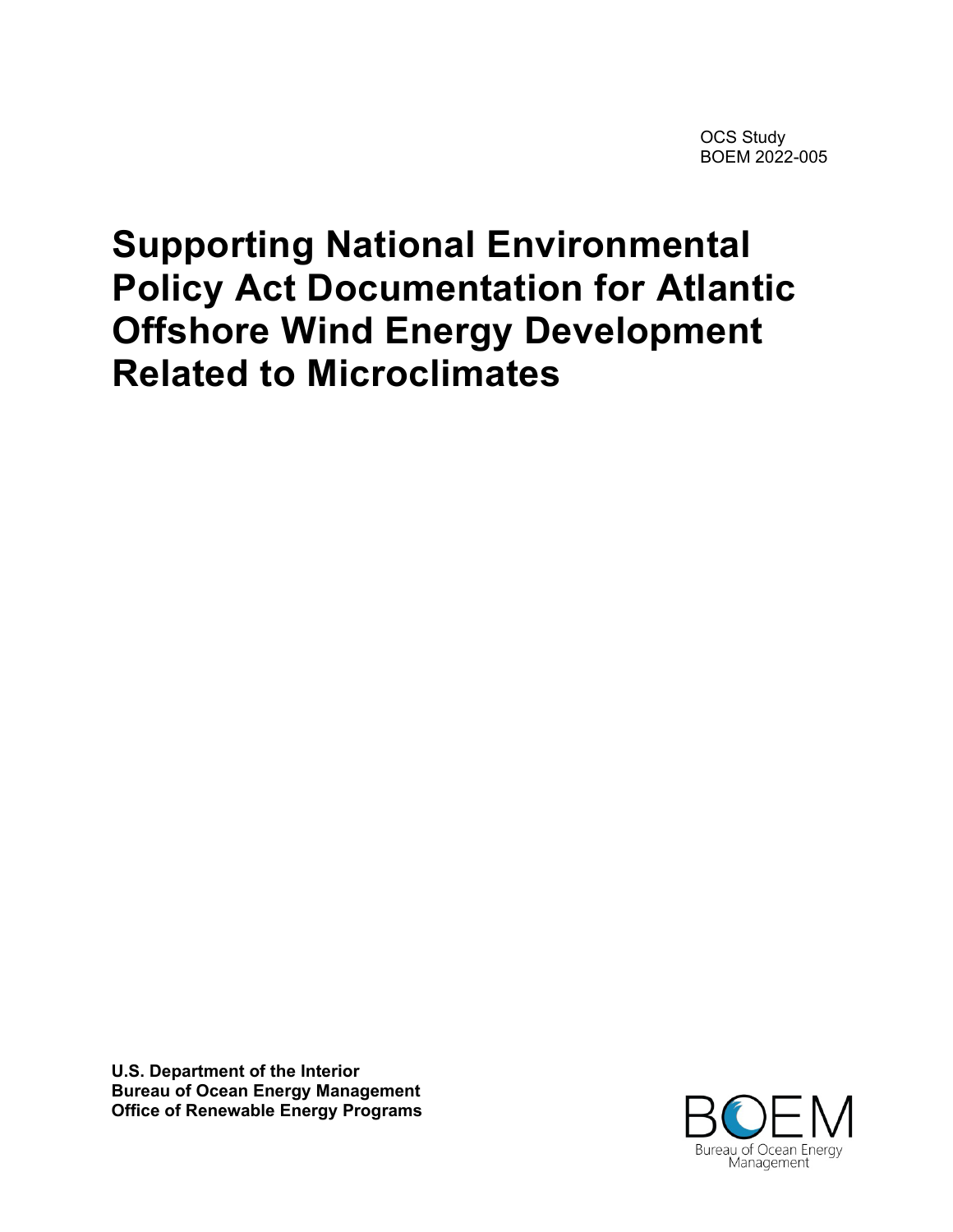OCS Study BOEM 2022-005

# **Supporting National Environmental Policy Act Documentation for Atlantic Offshore Wind Energy Development Related to Microclimates**

February 2022

Authors: Pamela Middleton Bethany Barnhart

Prepared under BOEM Call Order #140M0122F0004 By Booz Allen Hamilton 8283 Greensboro Ave McLean, Virginia

**U.S. Department of the Interior Bureau of Ocean Energy Management Office of Renewable Energy Programs**

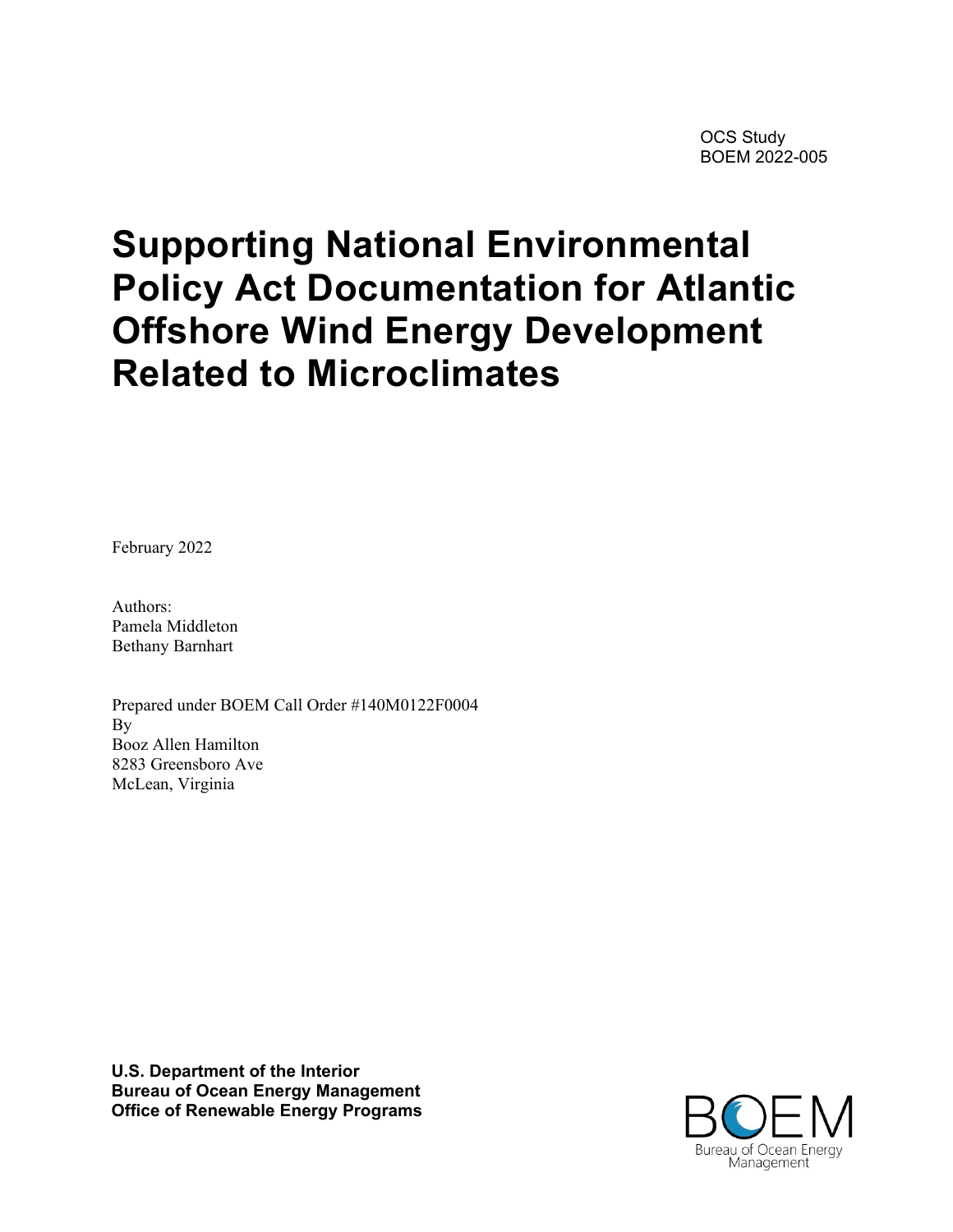#### **DISCLAIMER**

Study concept, oversight, and funding were provided by the U.S. Department of the Interior, Bureau of Ocean Energy Management (BOEM), Office of Renewable Energy Programs, Sterling, VA, under Call Order 140M0122F0004. This report has been technically reviewed by BOEM, and it has been approved for publication. The views and conclusions contained in this document are those of the authors and should not be interpreted as representing the opinions or policies of the U.S. Government, nor does mention of trade names or commercial products constitute endorsement or recommendation for use.

#### **REPORT AVAILABILITY**

To download a PDF file of this report, go to the U.S. Department of the Interior, Bureau of Ocean Energy Management website and search on 2022-005. The report is also available at the National Technical Reports Library at [https://ntrl.ntis.gov/NTRL/.](https://ntrl.ntis.gov/NTRL/)

#### **CITATION**

Middleton, P., Barnhart, B. 2022. Supporting National Environmental Policy Act Documentation for Atlantic Offshore Wind Energy Development Related to Microclimates. Washington (DC): U.S. Department of the Interior, Bureau of Ocean Energy Management. OCS Study BOEM 2022-005. 15 p.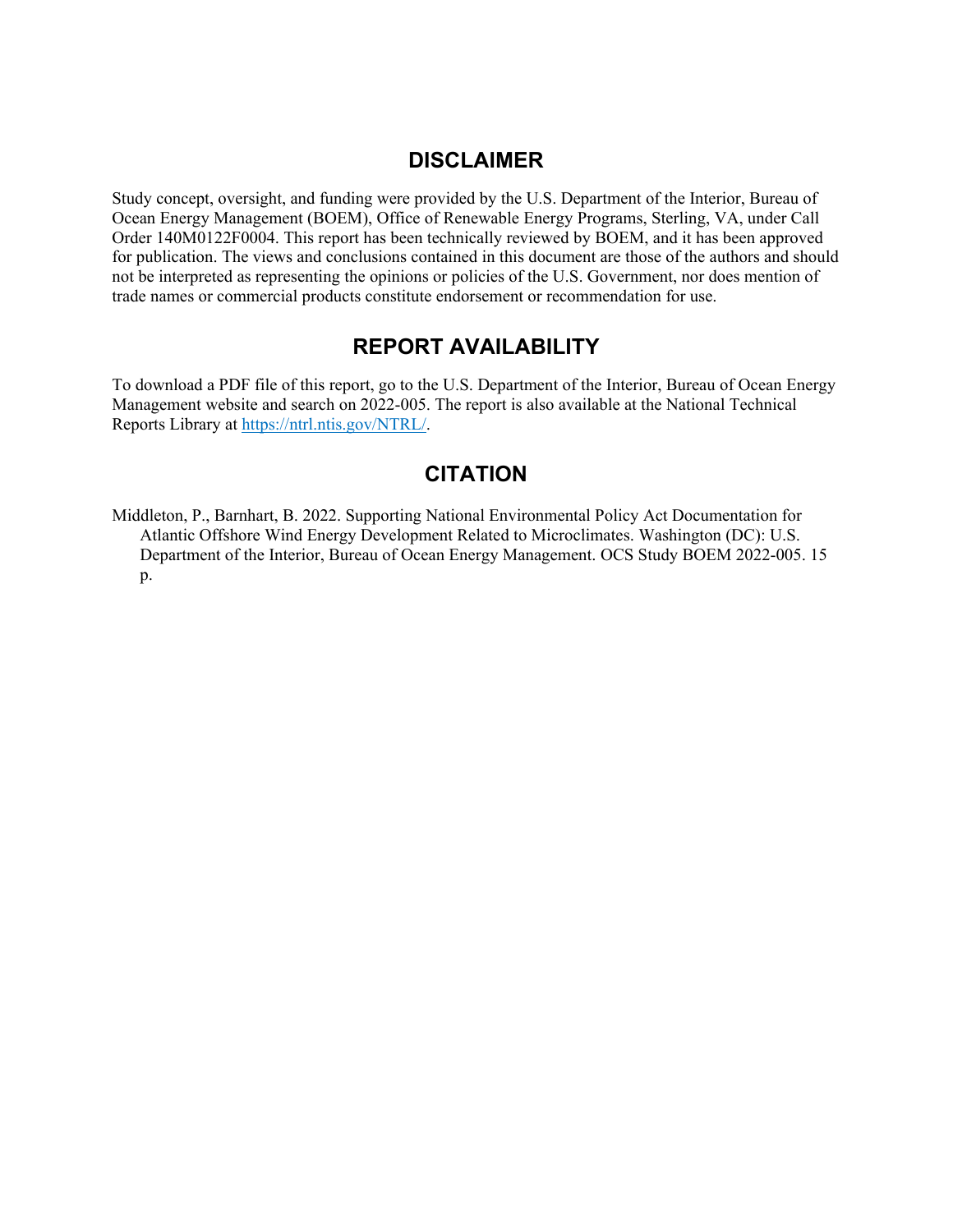## **Contents**

| $2^{\circ}$    |  |
|----------------|--|
| 2.1            |  |
|                |  |
| 3 <sup>7</sup> |  |
|                |  |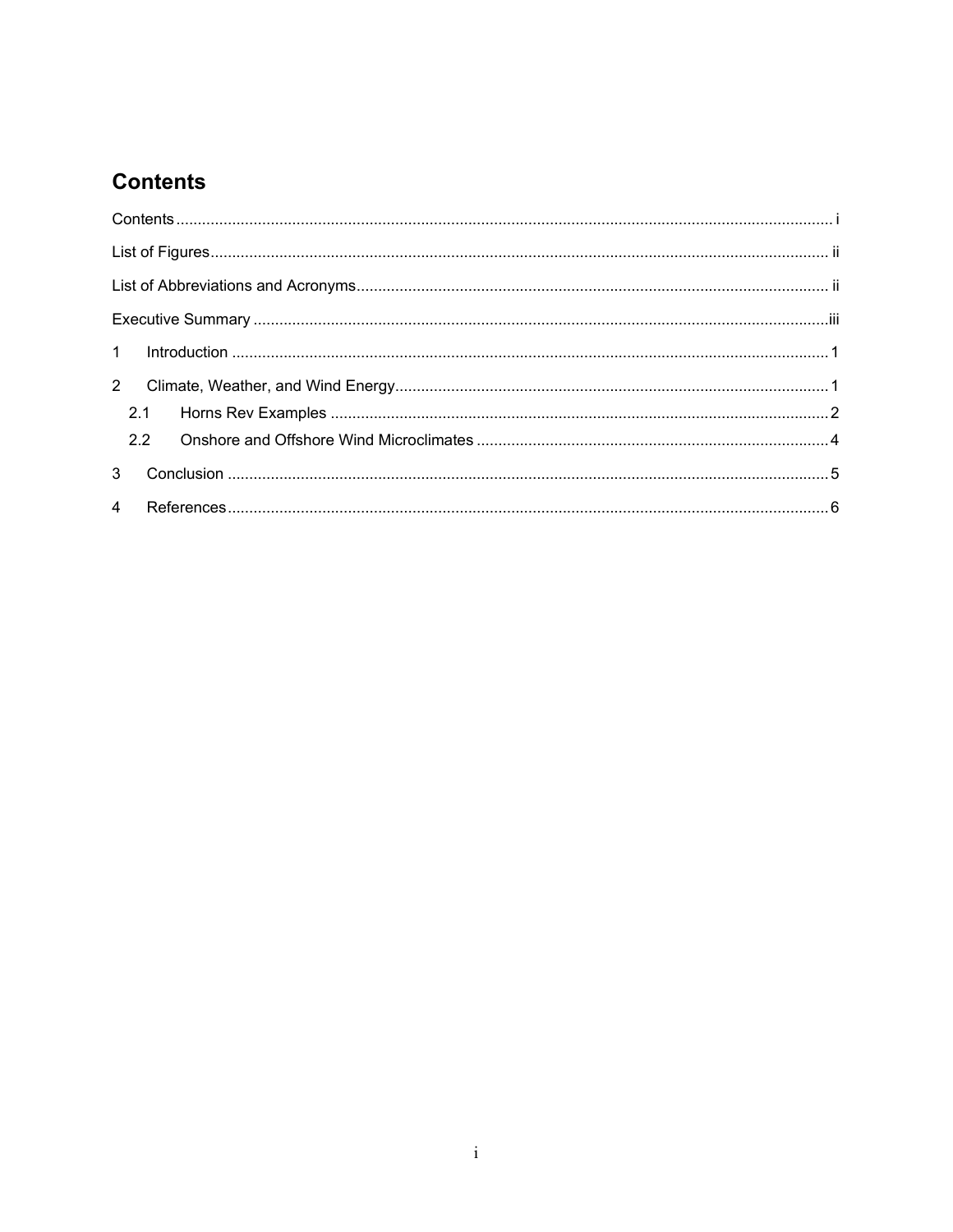## **List of Figures**

## **List of Abbreviations and Acronyms**

| <b>BOEM</b> | Bureau of Ocean Energy Management               |
|-------------|-------------------------------------------------|
| <b>NOAA</b> | National Oceanic and Atmospheric Administration |
| <b>OCS</b>  | <b>Outer Continental Shelf</b>                  |
| U.S.        | <b>United States</b>                            |
| <b>UTC</b>  | Coordinated Universal Time                      |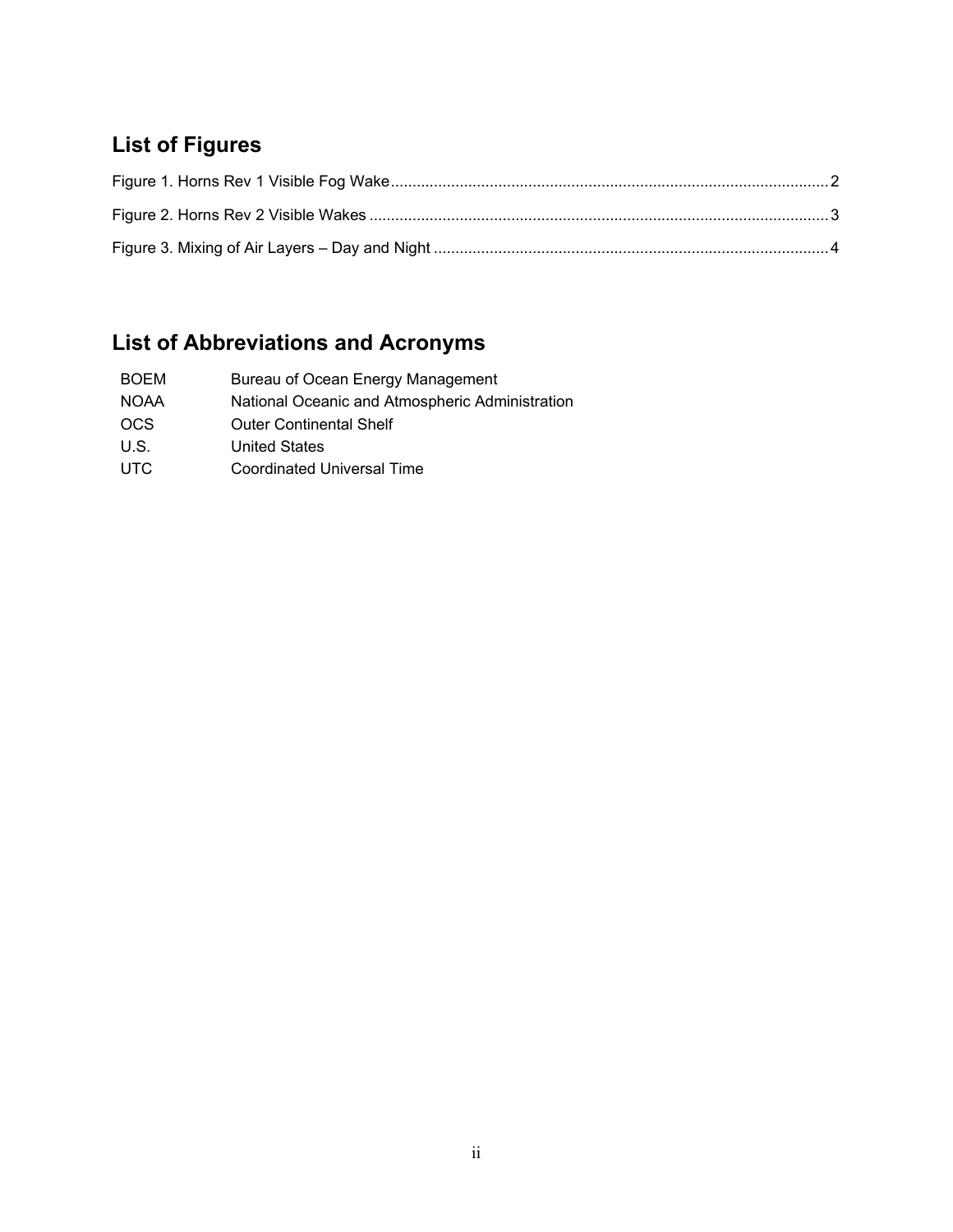### **Executive Summary**

Offshore wind energy is a valuable resource to reduce greenhouse gas emissions, primarily carbon dioxide, and reduce the effects of climate change. Efforts to expand offshore wind energy to combat the effects of climate change are increasing along the Atlantic Outer Continental Shelf in the United States. Sales of offshore wind leases are increasing, along with the development of leases along the Atlantic coast. Accompanying this growth in development is the public interest in wide-ranging aspects about wind energy and the effects offshore wind has on the environment.

Recently, questions have been raised regarding microclimates within offshore wind farms and how these phenomena may affect the local climate and the overall global climate. Wind energy developers and scientists have studied microclimates generated by turbines and the associated downwind turbulence for decades to improve wind farm layout efficiency and energy production. More recently, research has been focused on the downwind effects of wind turbines on climate. The purpose of this white paper is to explain how microclimates are formed within offshore wind facilities and show that while microclimate effects are important for planning purposes, the effects are negligible onshore and to the overall climate.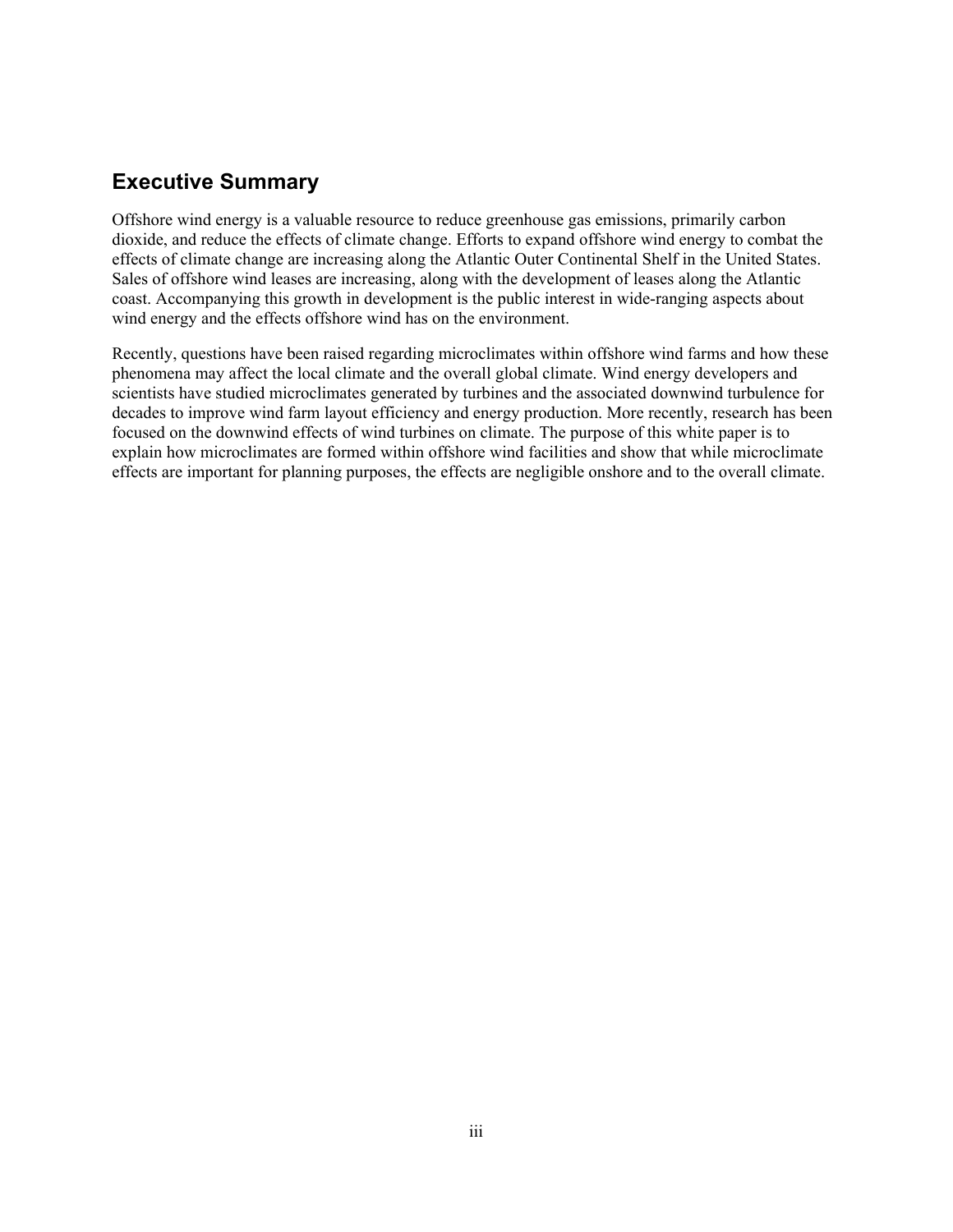### **1 Introduction**

Offshore wind energy is a valuable resource to reduce greenhouse gas emissions and reduce the effects of climate change. Historically, traditional energy generation has impacted the Earth's climate from greenhouse gas emissions, primarily from combustion of fossil fuels. These effects have been studied and documented over many years by climate scientists, chemists, and other researchers (Wiser, et al., 2011). Growing efforts to expand offshore wind energy to combat the effects of climate change are increasing along the Atlantic Outer Continental Shelf (OCS) in the United States (U.S.).

Offshore wind has been in production in Europe since the 1990s, the first federal onshore wind development in the U.S. began operation in 1982, and the first commercial offshore wind development on the Atlantic OCS began generating electricity in 2016 (Wind Europe, 2021; Bureau of Land Management, N.D.; Orsted, 2021). Research and studies concerning wind energy both on and offshore have been conducted to better understand the effects of wind energy development on the environment. The Bureau of Ocean Energy Management (BOEM) is engaged in varying stages of processing over a dozen offshore wind leases on the Atlantic OCS.

Recently, questions have been raised regarding wake effects and localized climatic conditions, or microclimates, within offshore wind farms and how these phenomena affect the local climate and the overall global climate. Therefore, the purpose of this white paper is to explain how microclimates are formed within offshore wind farms and show that while microclimate effects are important for planning purposes, the effects are negligible onshore and to the overall climate.

## **2 Climate, Weather, and Wind Energy**

Research has been conducted to study the influence of downwind windspeed reduction, or wake effect, on the arrangement of turbine arrays. This is when the leading row of turbines slows the wind force through the motion of the turbine blades, reducing the windspeed and increasing turbulence behind the turbine. Large wind farms arrange the subsequent rows of turbines to avoid the wakes from the turbines positioned upwind in the farm. Similarly, studies have been conducted within both onshore and offshore wind farms to observe and model the mixing of air masses occurring above, below, or within wind farms. Factors such as temperature, wind speed, humidity, atmospheric pressure, and air flow are measured with instruments within wind farms, on aircraft, or from satellite data. Other components such as drag, surface friction, turbulence, and wind direction are also factored into equations. The data collected is applied by scientists to create models to help the industry plan wind farms and is also used to gain a greater understanding of how wind farms, both large and small, may affect the local climate. (Frandsen, et al., 2004; Platis, et al., 2018; Musial, 2018; Meyers & Meneveau, 2012; Deutsche Windguard, 2018)

The Atlantic coast is influenced by numerous meteorologic factors, including hemispheric prevailing winds, the Gulf Stream, seasonal fluctuations from warming and cooling of the land surface, and storm events. Generally, winds come from the west in the central and north Atlantic and shift seasonally from northwest in winter to southwest in summer. Sea breezes, where the cooler air over the ocean is pulled shoreward as the hotter air rises above the land, occur in the warmer summer months. The reverse scenario may occur at night when air over the ocean water is warmer than the air over land, called a land breeze. Below 30 degrees south, equatorial influences will pull the winds from the east and can influence weather in the southeastern U.S. (National Oceanic and Atmospheric Administration (NOAA), ND,a; NOAA, ND,b; NOAA, ND,c)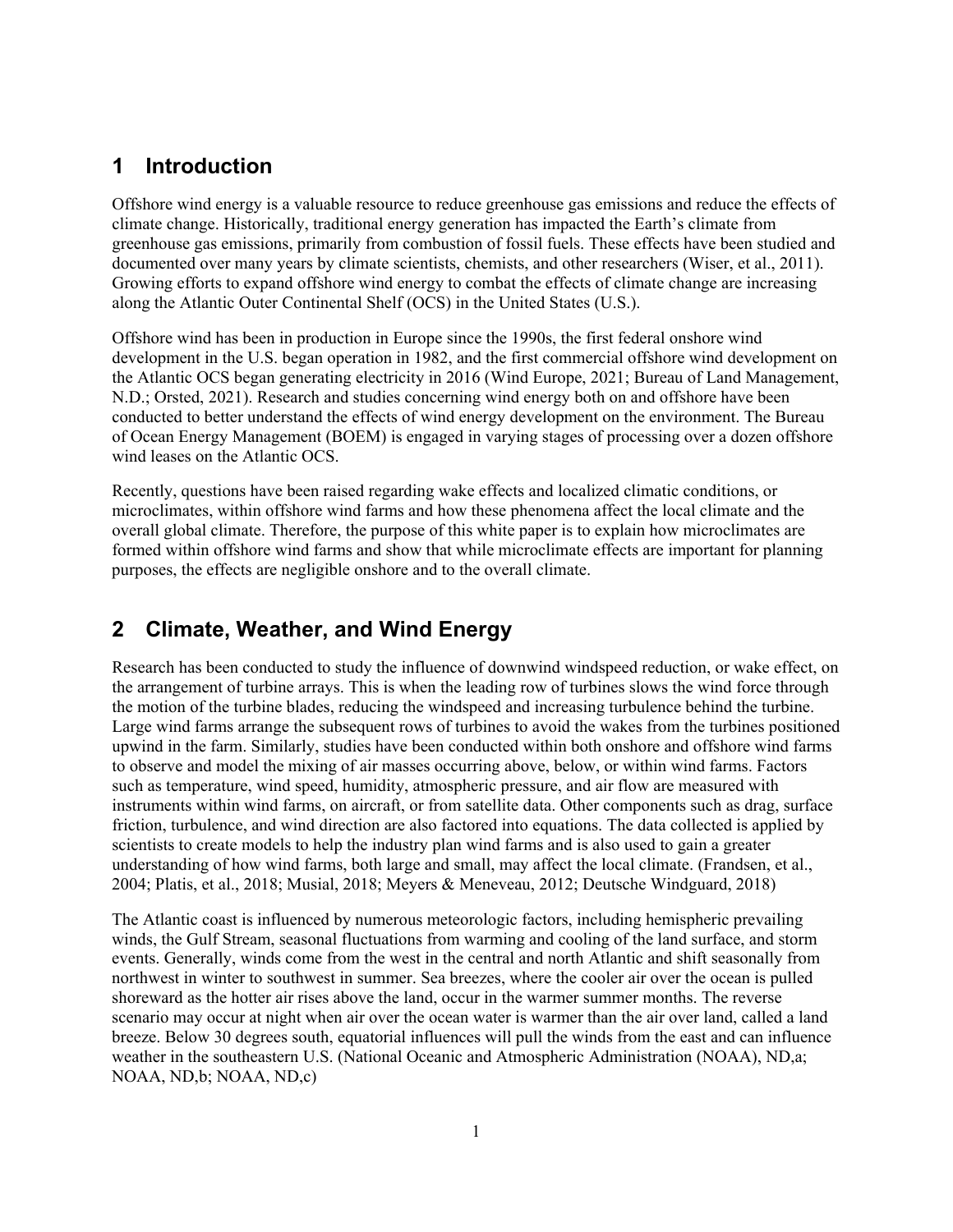#### **2.1 Horns Rev Examples**

Two very visible but atypical displays of wake effect occurred in the North Sea off the coast of Denmark. These cases are often cited as concerning examples of microclimates that could possibly occur along the Atlantic coast. Notably, these offshore wind farms are located off the west coast of Denmark, where the wind generally moves across the sea toward land. (Hasager, et al., 2017)

The Horns Rev 1 offshore wind farm in the North Sea was photographed on February 12, 2008, at 10:10 Coordinated Universal Time (UTC), showing fog wakes trailing the leading row of moving turbines. This sparked the curiosity of scientists to understand what climatological factors were at the source of the condensation behind the spinning blades. In this instance, a unique phenomenon of cold humid air was situated above a warm marine layer. As the turbines rotated, the cold humid air was pulled downward into the warmer air close to the sea, creating condensation into a swirling trail of fog that drifted downwind in the wake of the spinning blades. [Figure](#page-7-0) 1 shows the fog event at Horns Rev 1. (Hasager, Rasmussen, Pena, Jensen, & and Rethore, 2013; Hasager, et al., 2017; Emeis, 2010)



#### <span id="page-7-0"></span>**Figure 1. Horns Rev 1 Visible Fog Wake** (Hasager, Rasmussen, Pena, Jensen, & and Rethore, 2013) © Vattenfall, Horns Rev 1 owned by Vattenfall. Photographer: Christian Steiness

Eight years later, another fog wake phenomena took place at Horns Rev 2, located less than 20 km from Horns Rev 1. However, many different meteorological conditions were at the source of this occurrence. Simplified, in this case, warm humid air was pulled down toward cooler air near the sea level, which mixed and created fog in the wake of the leading rows of turbines. A similar effect occurs when people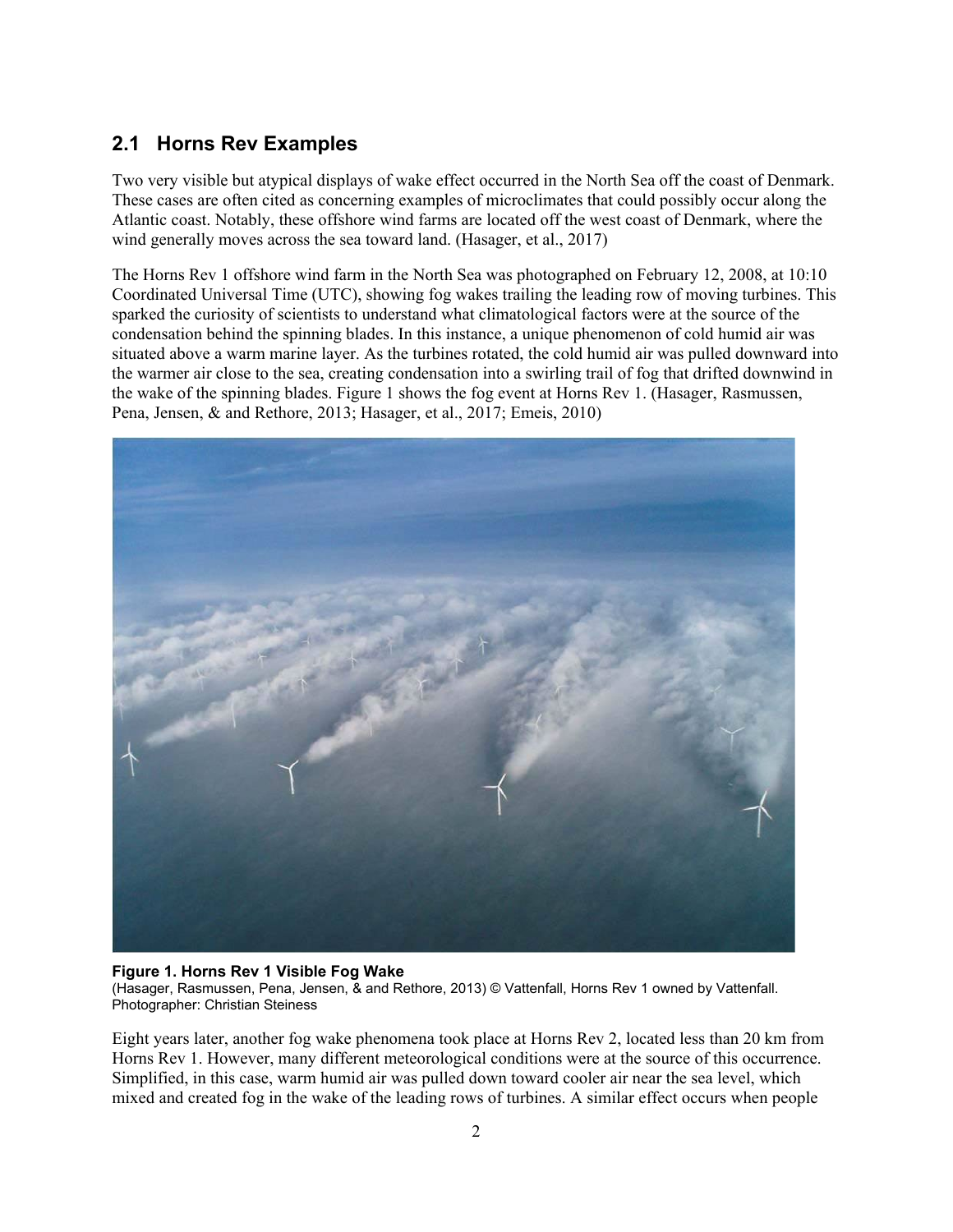exhale in cold weather. Warm humid air from a person's lungs hits the colder dry air where the water vapor briefly condenses into a fog. Although the upwind turbines display the fog wakes, the downwind turbines' mixing of the upper warm air layer causes a drying condition within those wakes. This situation is often measured in onshore wind farms. [Figure 2](#page-8-0) shows the Horns Rev 2 fog and dry wakes from January 25, 2016, at 12:45 UTC. (Hasager, et al., 2017)



**Figure 2. Horns Rev 2 Visible Wakes** (Hasager, et al., 2017)

<span id="page-8-0"></span>In both cases, numerous additional factors such as the presence of cloud or fog layer, prevailing winds, and atmospheric instability led to the wake fog formation. These events are known due to photographs taken from helicopters enroute to offshore locations, duration of the events is uncertain. Because of the many factors contributing to these rare events, persistence of visible wakes are likely to last only minutes to possibly hours. Research has determined that if even one factor of the wake formation were to change, no visible wakes would be present. (Joulin, et al., 2020; Hasager, et al., 2017; Hasager, Rasmussen, Pena, Jensen, & and Rethore, 2013)

These two visible examples display that localized microclimates are present in wind farms. Studies and research from both onshore and offshore wind farms, in combination with complex modeling, also provide evidence that microclimates are created within wind farms. (Hasager, Rasmussen, Pena, Jensen, & and Rethore, 2013; Hasager, et al., 2017; Wang & Prinn, 2010)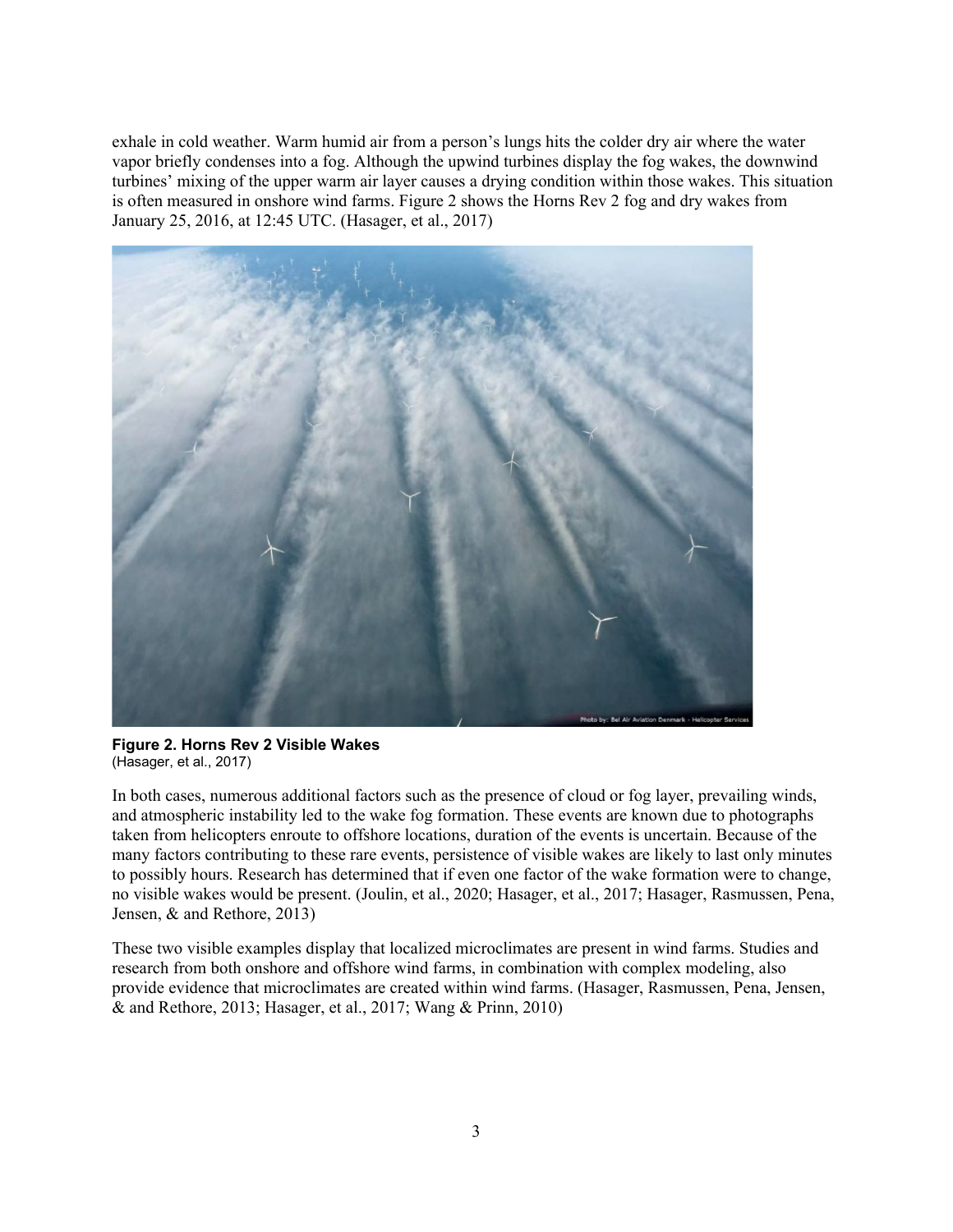#### **2.2 Onshore and Offshore Wind Microclimates**

In 2004, research by Keith, et al., concluded that microclimates within large scale onshore wind farms were present (Keith, et al., 2004). These areas are created by mixing air layers, often moving warmer air or humidity, which leads to localized warming in the wakes within the wind farms, generally at night [\(Figure 3\)](#page-9-0). This research was misinterpreted by journalists and the general public to imply that wind farms cause warming temperatures. In reality, in the case of localized warming, the turbines pull warmer air from where it rises overnight<sup>[1](#page-9-1)</sup> and mixes the warm air with the cooler air at the ground surface, resulting in a downwind wake of warmer air. This warmer wake is a redistribution of existing warm air, not a net warming of the atmosphere (Stromberg, 2014).



#### <span id="page-9-0"></span>**Figure 3. Mixing of Air Layers – Day and Night** (Cervarich, 2021)

Further studies show mixing of air layers, depending on the location of the onshore wind farms, resulting in warming or less often, cooling within turbine wakes (Vautard, et al., 2014; Roy & Traiteur, 2010). Downwind turbulence from turbine wakes has been studied onshore to measure the distance and velocity of those wakes (Stergiannis, Caralis, van Beeck, & Runacres, 2021). Measured and modeled effects are shown to be very localized, with wake distances measured 3 to 6 miles downwind of the turbines onshore (Stergiannis, Caralis, van Beeck, & Runacres, 2021).

Offshore, similar mixing has been studied and modeled to show localized microclimates. Aside from very rare events, microclimates do not result in the unique visible wakes seen at Horns Rev 1 or 2. When turbines are spinning, they create downwind wakes, and in some cases, mixing of atmospheric layers. Research supports that although temperature or humidity is redistributed in the turbine wakes, this is not a net change of temperature or water vapor because of the turbines. The surface of the ocean is smoother than land, creating less resistance to slow downwind wakes, therefore allowing wakes to extend further than on land. Downwind turbulence wakes have been measured from zero to 43 miles and modeled up to 62 miles when multiple turbines interact together. Wakes tend to be shorter under stable wind conditions, with consistent wind speed and direction. (Wang & Prinn, 2010; Hasager, et al., 2017; Siedersleben, et al., 2018; Vautard, et al., 2014; Platis, et al., 2018)

In 2019, the average distance of planned U.S. offshore wind farms was about 29 miles from the coastline, although some projects may be located within 10 miles from shore (National Renewable Energy

<span id="page-9-1"></span><sup>&</sup>lt;sup>1</sup> Warm air rises due to the expansion of molecules, making the air less dense. Cold air is denser due to the molecules moving more slowly, thus causing the colder air to sink and accumulate near the Earth's surface. (NOAA, 2016)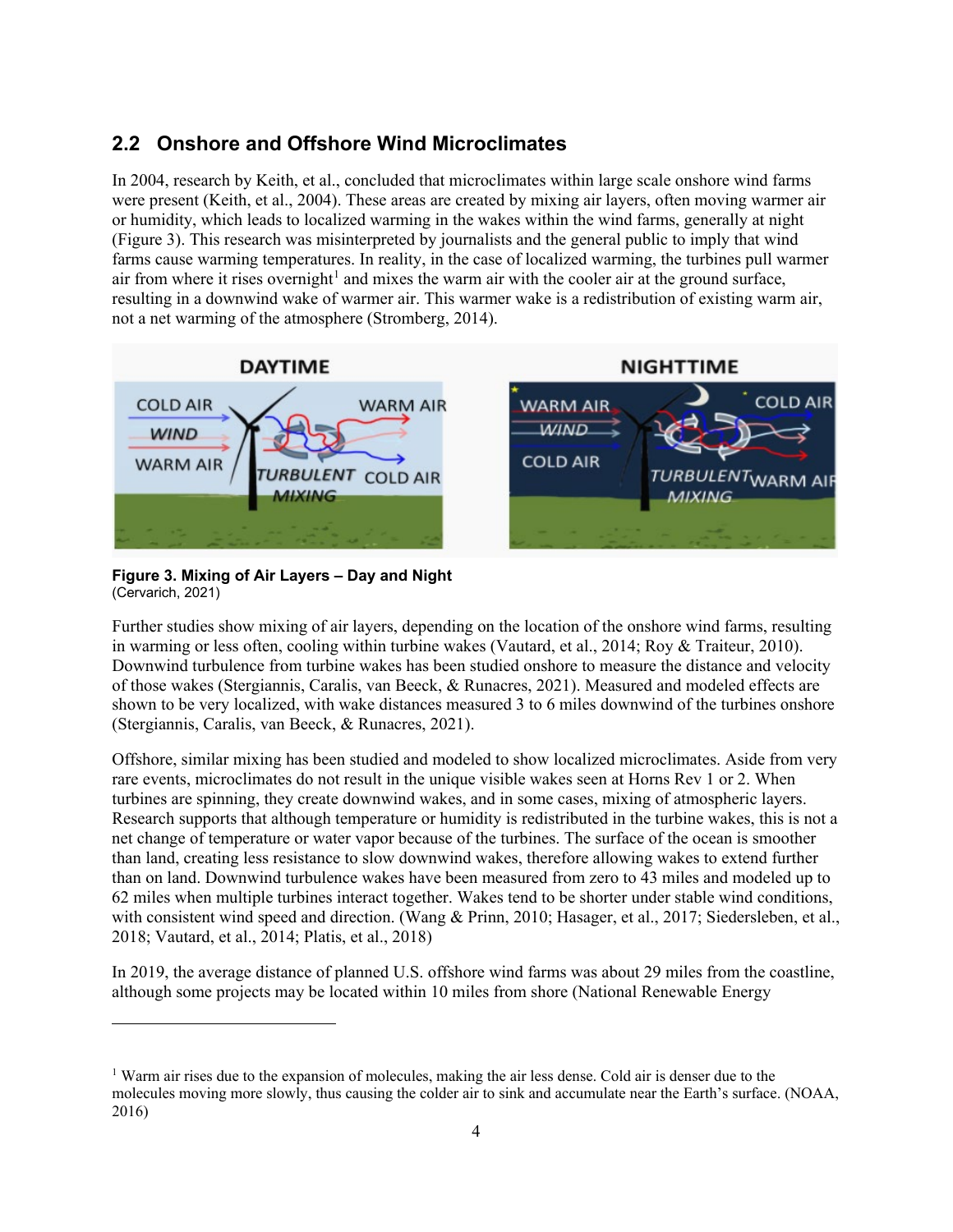Laboratory, 2020). The prevailing winds on the Atlantic coast are generally directed away from shore, depending on the season (National Oceanic and Atmospheric Administration (NOAA), ND,a; NOAA, ND,b). Under normal circumstances, wakes from offshore wind farms will extend away from the coastline and further into the Atlantic Ocean. If the wind were blowing toward shore and the turbines were operating, in most cases, the distance to shore would be great enough to dissipate most wake turbulence before it reached shore. The event of fog wakes coming ashore would be extremely unlikely given the unique meteorological conditions needed to create this phenomena (Hasager, Rasmussen, Pena, Jensen, & and Rethore, 2013; Hasager, et al., 2017)

In the summer along the Atlantic coast, sea breezes are drawn inland off the cooler ocean toward the warmer, heated land mass. Sea breezes are a function of onshore warming of land, which heats more quickly than water. The warm air rises, pulling the cooler air from offshore, creating a cool breeze. This cycle creates low altitude winds traveling across the cooler sea inland in the afternoon when the land becomes increasingly heated by the sun. The opposite effect can occur if the coastal land cools below the sea temperature, drawing the cooler air onshore toward the ocean, called an offshore breeze. The underlying mechanism of a sea breeze is the temperature difference between the land and the water. The presence of wind turbines offshore would not interfere with the development of sea breezes, nor would they disrupt the wind being pulled onshore. (NOAA, ND,b)

#### **3 Conclusion**

The interest in offshore wind energy development on the Atlantic OCS is being spurred by concerns related to climate change and reducing greenhouse gases (primarily carbon dioxide) that have been linked to climate change. It is widely agreed that wind energy has the capacity to reduce greenhouse gases (Wiser, et al., 2011). Reducing carbon dioxide in the atmosphere through renewable energy production, such as offshore wind, will help reduce impacts to the global climate, protecting rising sea levels, loss of sea ice, and changes in temperatures on Earth (Miller & Keith, 2018). Research and models applied to the subject of microclimates caused by offshore wind farms show some localized changes in surface temperature, humidity, and windspeed downwind of active turbines. Overall effects of wind farms do not result in a net increase in temperature, but rather can cause localized redistribution of air masses. Although some small scale climatic shifts could occur offshore, sea breezes would not be disrupted by the presence of wind turbines offshore, and other climatic events such as those seen at Horns Rev 1 and 2 are extremely unlikely offshore the East Coast.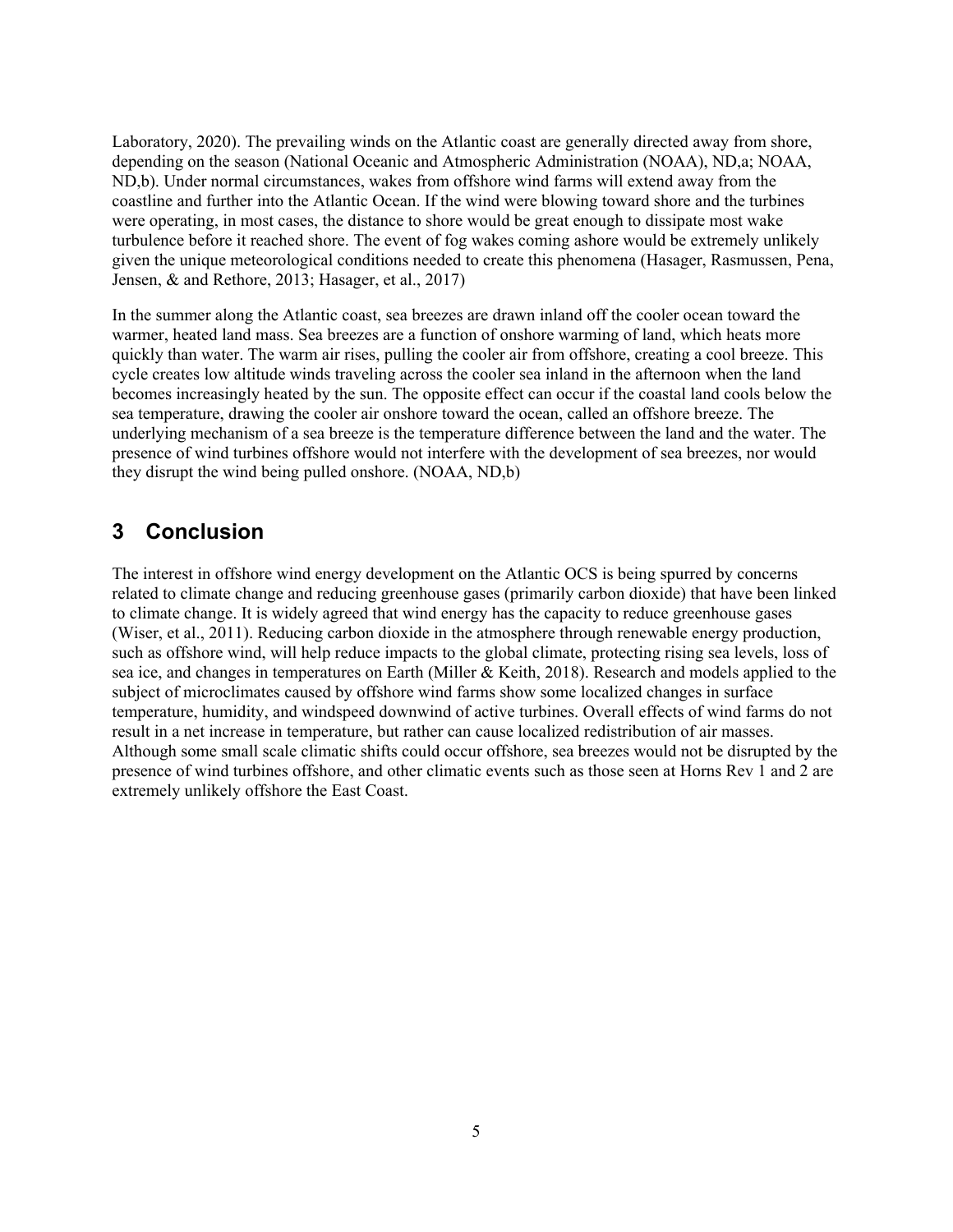#### **4 References**

- Bureau of Land Management. (N.D.). *Wind Energy*. Retrieved April 20, 2021, from https://www.blm.gov/programs/energy-and-minerals/renewable-energy/wind-energy
- Cervarich, M. (2021, December 22). *Matthew Cervarich*. Retrieved from The Effect of Wind Farms on Near-surface Meteorology: https://www.atmos.illinois.edu/~cervari2/bl.html
- Deutsche Windguard. (2018). Capacity Densities of Eurpean Offshore Wind Farms. Hamburg. Retrieved May 27, 2021, from https://vasab.org/wpcontent/uploads/2018/06/BalticLINes\_CapacityDensityStudy\_June2018-1.pdf
- Emeis, S. (2010, August). Meteorological Explanation of Wake Clouds at Hrons Rev Wind Farm. *DEWI Magazine*, p. 4. Retrieved December 12, 2021, from https://penbay.org/wind/ocean/2012/hornsrev\_meteor\_fog.pdf
- Frandsen, S., Barthelmie, R., Pryor, S., Rathmann, O., Larsen, S., Hojstrup, J., . . . Thogersen, L. (2004). *The Necessary Distance between Large Wind Farms Offshore Study.* Roskilde: Riso National Laboratory.
- Hasager, C., Nygaard, N., Volker, P., Karagali, I., Andersen, S., & Badger, J. (2017, March 7). Wind Farm Wake: The 2016 Horns Rev Photo Case. *Energies*, p. 24. Retrieved December 19, 2021, from https://backend.orbit.dtu.dk/ws/files/56779608/Wind\_Farm\_Wake.pdf
- Hasager, C., Rasmussen, L., Pena, A., Jensen, L., & and Rethore, P. (2013, February 5). Wind Farm Wake: The Horns Rev Photo Case. *Energies*, p. 22. Retrieved December 12, 2021, from https://www.researchgate.net/publication/314301458 Wind farm wake The 2016 Horns Rev photo case
- Joulin, P., Mayol, M., Masson, V., Blondel, F., Rodier, Q., Cathelail, M., & Lac, C. (2020, January 10). The Actuator Line Method in the Meteorological LES Model Meso-NH to Analyze the Horns Rev 1 Wind Farm Photo Case. *Frontiers in Earth Science: Atmospheric Science*. Retrieved February 18, 2022, from https://www.frontiersin.org/articles/10.3389/feart.2019.00350/full
- Keith, D., DeCarolis, J., Denkenberger, D., Lenschow, D., Malyshev, S., Pacala, S., & Rasch, P. (2004, November 16). The Influence of Large-scale Wind Power on Global Climate. *Proceedings of the National Academy of Sciences of the United States of America*, p. 6. Retrieved December 14, 2021, from https://www.jstor.org/stable/3373781?seq=1#metadata\_info\_tab\_contents
- Meyers, J., & Meneveau, C. (2012, March). Optimal Turbine Spacing in Fully Developed Wind Farm Boundary Layers. *Wind Energy*, 16. Retrieved December 9, 2021, from https://www.researchgate.net/publication/230284417 Optimal turbine spacing in fully develop ed\_wind\_farm\_boundary\_layers
- Miller, L., & Keith, D. (2018, December 19). Climatic Impacts of Wind Power. *Joule*, p. 16. Retrieved December 9, 2021, from https://reader.elsevier.com/reader/sd/pii/S254243511830446X?token=B2F68C78B592A7ACF8B B4C46DB3FFBF45D7B76DCADD9D0283C324EEFCB538DAF0D62FEAA7E6817814894C95 67F32E2C1&originRegion=eu-west-1&originCreation=20211222164646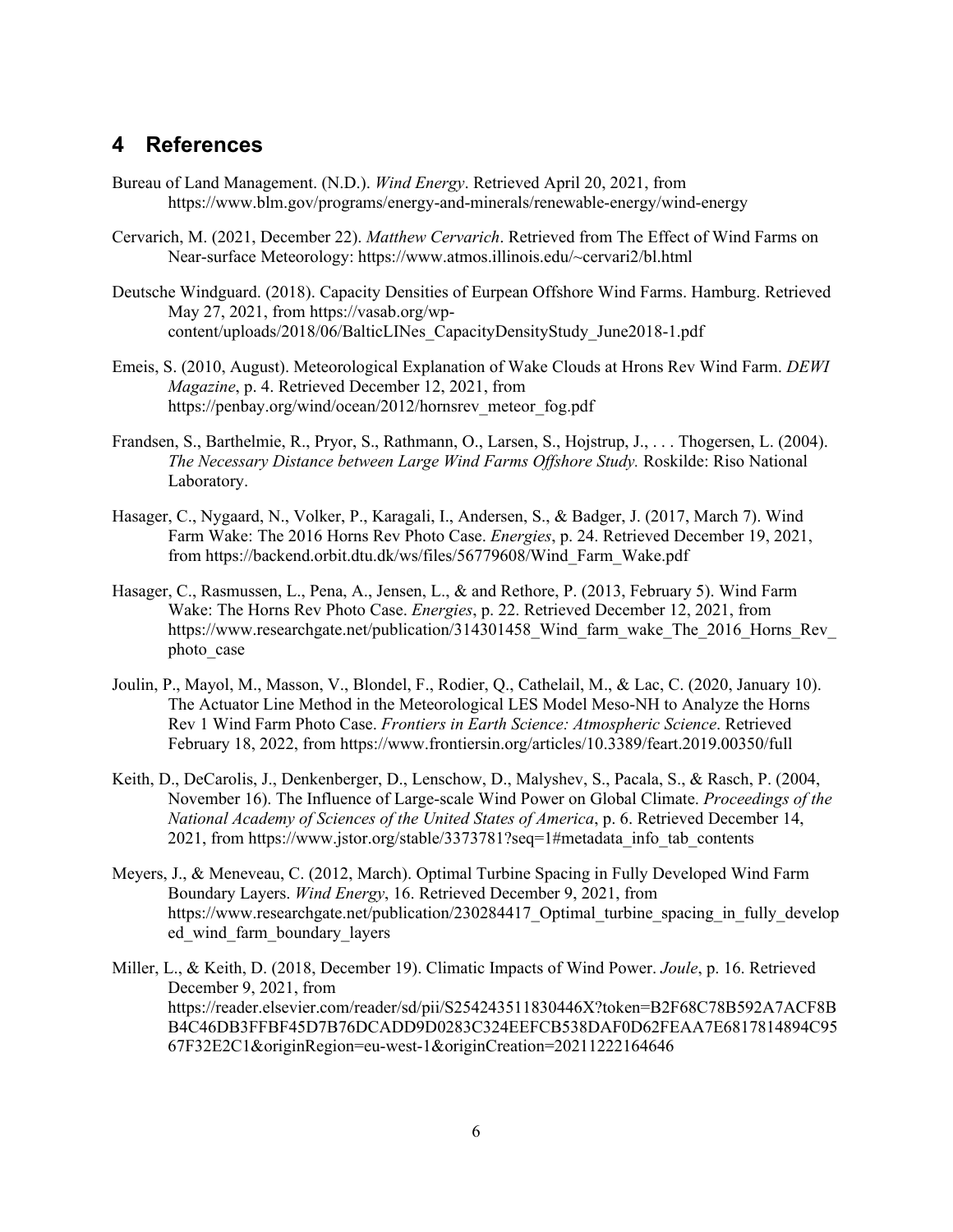- Musial, W. (2018). Offshore Wind Energy Facilty Characteristics. *BOEM's Offshore Wind and Maritime Industry Knowledge Exchange Workshop.* Retrieved May 27, 2021, from file:///C:/Users/523091/BAH/BOEM/White\_Papers/AvianWhitePaper/RefDocs/What-Does-an-Offshore-Wind-Energy-Facility-Look-Like.pdf
- National Oceanic and Atmospheric Administration (NOAA). (ND,a). *Flight Environment: Prevailing Winds*. Retrieved December 20, 2021, from https://www.weather.gov/source/zhu/ZHU\_Training\_Page/winds/Wx\_Terms/Flight\_Environment .htm
- National Renewable Energy Laboratory. (2020). *NREL*. Retrieved April 20, 2021, from https://www.nrel.gov/news/program/2020/2019-offshore-wind-data.html
- NOAA. (2016). *National Data Buoy Center*. Retrieved December 21, 2021, from https://www.ndbc.noaa.gov/educate/pressure\_ans.shtml
- NOAA. (ND,b). *The Sea Breeze*. Retrieved December 20, 2021, from https://www.weather.gov/jetstream/seabreeze
- NOAA. (ND,c). *The Marine Layer*. Retrieved December 20, 2021, from https://www.weather.gov/jetstream/marine
- Orsted. (2021, December 22). *Our Offshore Wind Projects in the U.S.* Retrieved from Orsted: https://us.orsted.com/wind-projects
- Platis, A., Siedersleben, S., Bange, J., Lampert, A., Barfuss, K., Hankers, R., . . . Emeis, S. (2018). First In Situ Evidence of Wakes in the Far Field Behind Offshore Wind Farms. *Scientific Reports*, 10. Retrieved December 10, 2021, from https://www.nature.com/articles/s41598-018-20389-y
- Roy, S., & Traiteur, J. (2010, January 15). Impacts of Wind Farms on Surface Air Temperatures. *Proceedings of the Naational Academy of Sciences of the United States of America*, p. 5. Retrieved December 13, 2021, from https://www.pnas.org/content/107/42/17899
- Siedersleben, S., Lundquist, J., Platis, A., Bange, J., Barfuss, K., Lampert, A., . . . Emeis, S. (2018, November 29). Micrometeorological Impacts of Offshore Wind Farms as Seen in Observations and Simulations. *Environmental Research Letters*, p. 13. Retrieved December 8, 2021, from https://iopscience.iop.org/article/10.1088/1748-9326/aaea0b
- Stergiannis, N., Caralis, G., van Beeck, J., & Runacres, M. (2021, June 24). The Effect of Wind Energy on Microclimate: Lessons Learnt from a CFD Modelling Approach in the Case Study of Chios Island. *Applied Science*, p. 15. Retrieved December 9, 2021, from https://www.mdpi.com/2076- 3417/11/13/5873
- Stromberg, J. (2014, February 11). Myth Debunked: Wind Farms Don't Alter the Climate. *Smithsonian Magazine*, p. 5. Retrieved December 8, 2021, from https://www.smithsonianmag.com/sciencenature/myth-debunked-wind-farms-dont-alter-climate-180949701/
- The Renewables Consulting Group, LLC. (2018). Analysis of Turbine Layouts and Spacing Between Wind Farms for Potential New York State Offshore Wind Development. New York: New York State Energy Research and Development Authority. Retrieved May 25, 2021, from file:///C:/Users/523091/Downloads/Analysis-Potential-Turbine-Layouts-Spacing-Between-Wind-Farms.pdf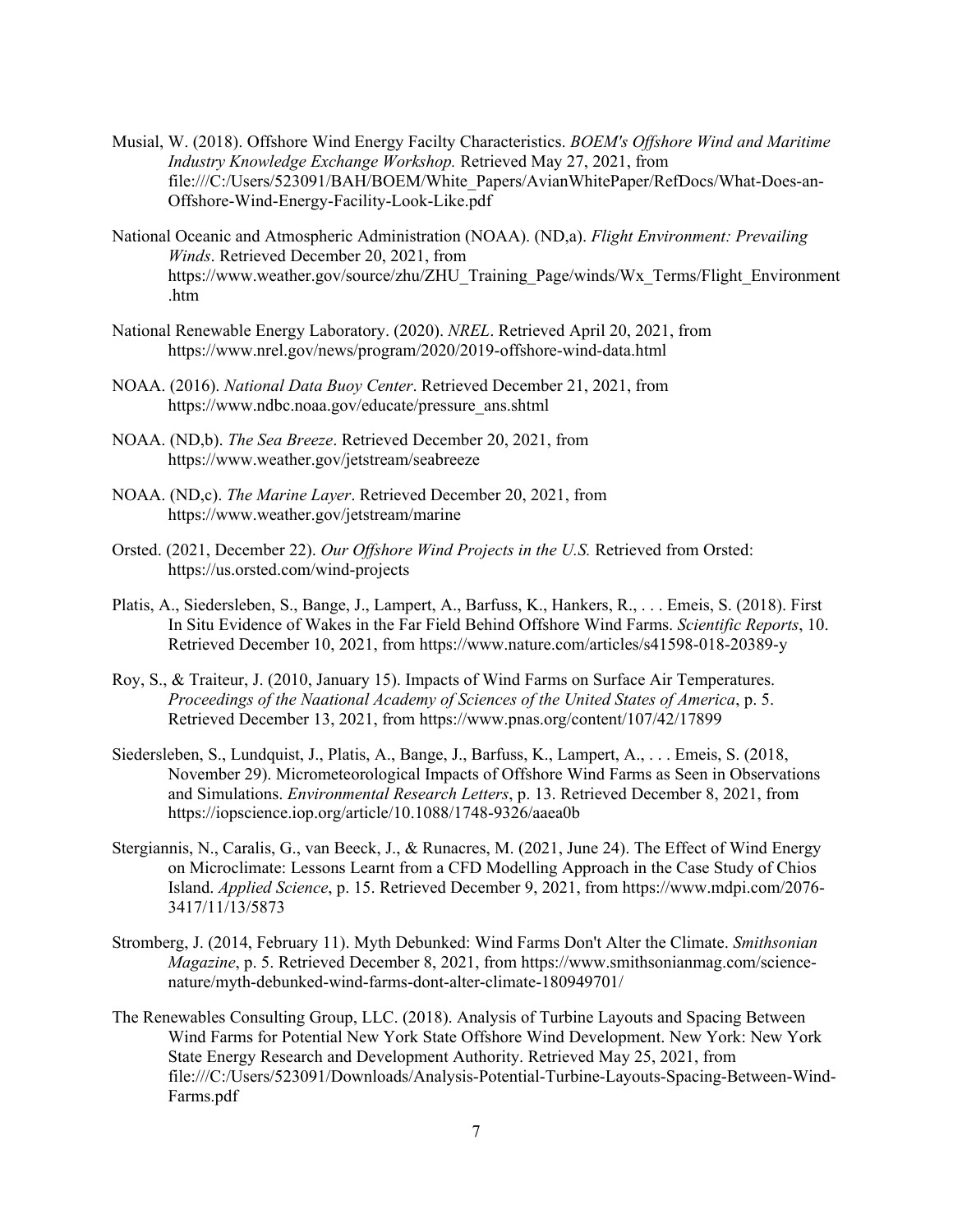- Vautard, R., Thais, F., Tobin, I., Breon, F., de Lavergne, J., Colette, A., . . . Ruti, P. (2014, February 11). Regional Climate Model Simulations Indicate Limited Climatic Impacts by Operational and Planned European Wind Farms. *Nature Communications*, p. 9. Retrieved December 13, 2021, from https://www.nature.com/articles/ncomms4196.pdf
- Wang, C., & Prinn, R. (2010, February 22). Potential Climatic Impacts and Reliability of Very Largescale Wind Farms. *Atmospheric Chemistry and Physics*, p. 9. Retrieved December 14, 2021, from https://acp.copernicus.org/articles/10/2053/2010/acp-10-2053-2010.html
- Wind Europe. (2021, December 22). *History of Europe's Wind Industry*. Retrieved from Wind Europe: https://windeurope.org/about-wind/history/timeline/one-of-the-first-wind-turbines-2-2-2-2-2-2/
- Wiser, R., Yang, Z., Hand, M., Hohmeyer, O., Infield, D., Jensen, P., . . . Zervos, A. (2011). *Wind Energy. In IPCC Special Report on Renewable Energy Sources and Climate Change Mitigation.* Cambridge: Cambridge University Press. Retrieved December 22, 2021, from https://www.ipcc.ch/site/assets/uploads/2018/03/Chapter-7-Wind-Energy-1.pdf